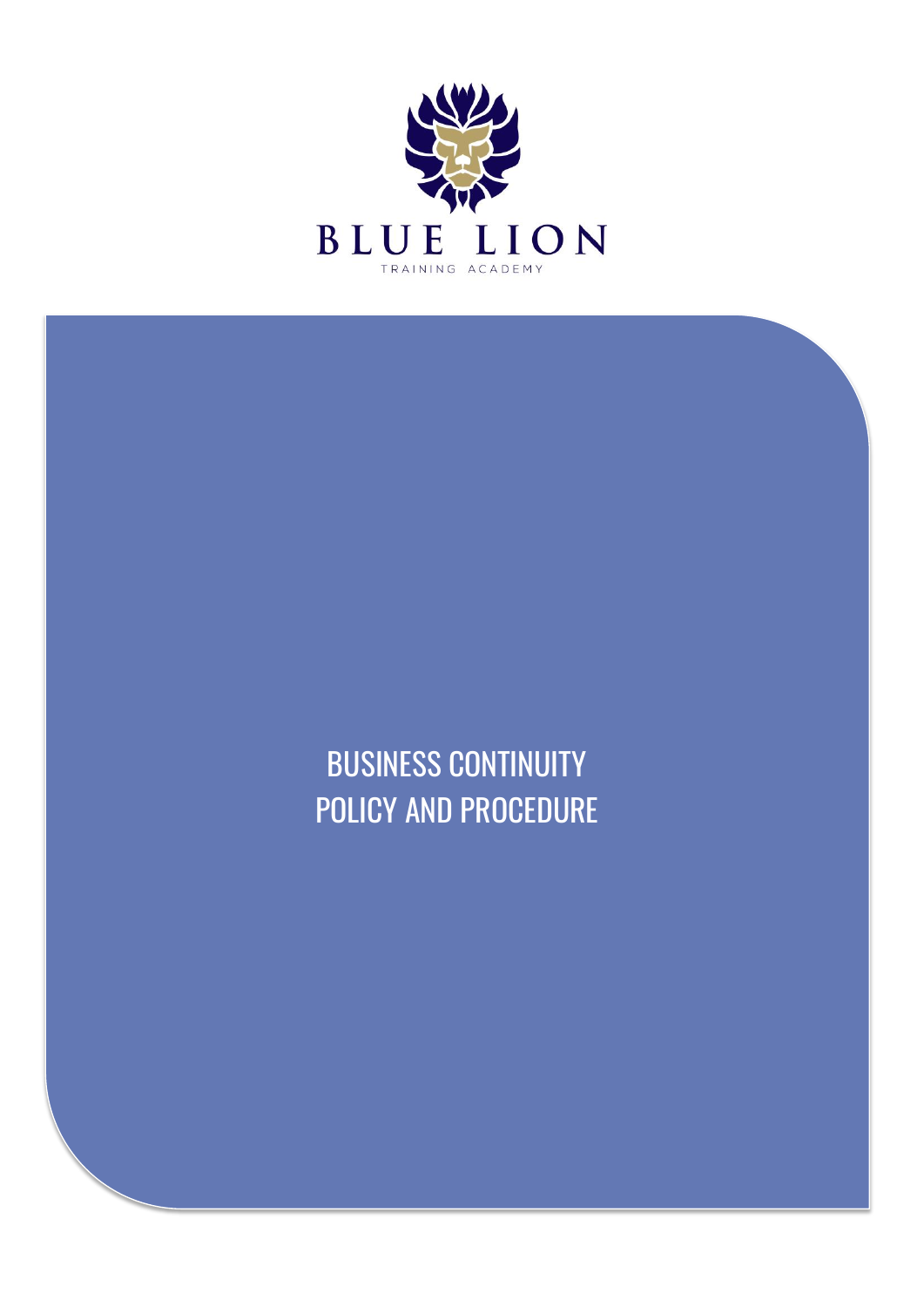# DOCUMENT HISTORY

| <b>Version</b> | lssued          | <b>Reason for Revision</b>   | <b>Created by</b> | Approved by          |
|----------------|-----------------|------------------------------|-------------------|----------------------|
| V1             | Sept 2019       | Initial release              | Harj Dhanjal      | Harj Dhanjal         |
| V <sub>2</sub> | <b>May 2020</b> | <b>COVID-19 Update</b>       | Harj Dhanjal      | Harj Dhanjal         |
| V <sub>3</sub> | Sept 2021       | Updated in line with new QMS | Harj Dhanjal      | <b>Geeta Dhanjal</b> |

| This Policy and Procedure document has been approved by the CEO /       |      |
|-------------------------------------------------------------------------|------|
| Director and is signed on release to the BLQMS on Monday.com as per the | Chyl |
| version control status in the above table:                              |      |

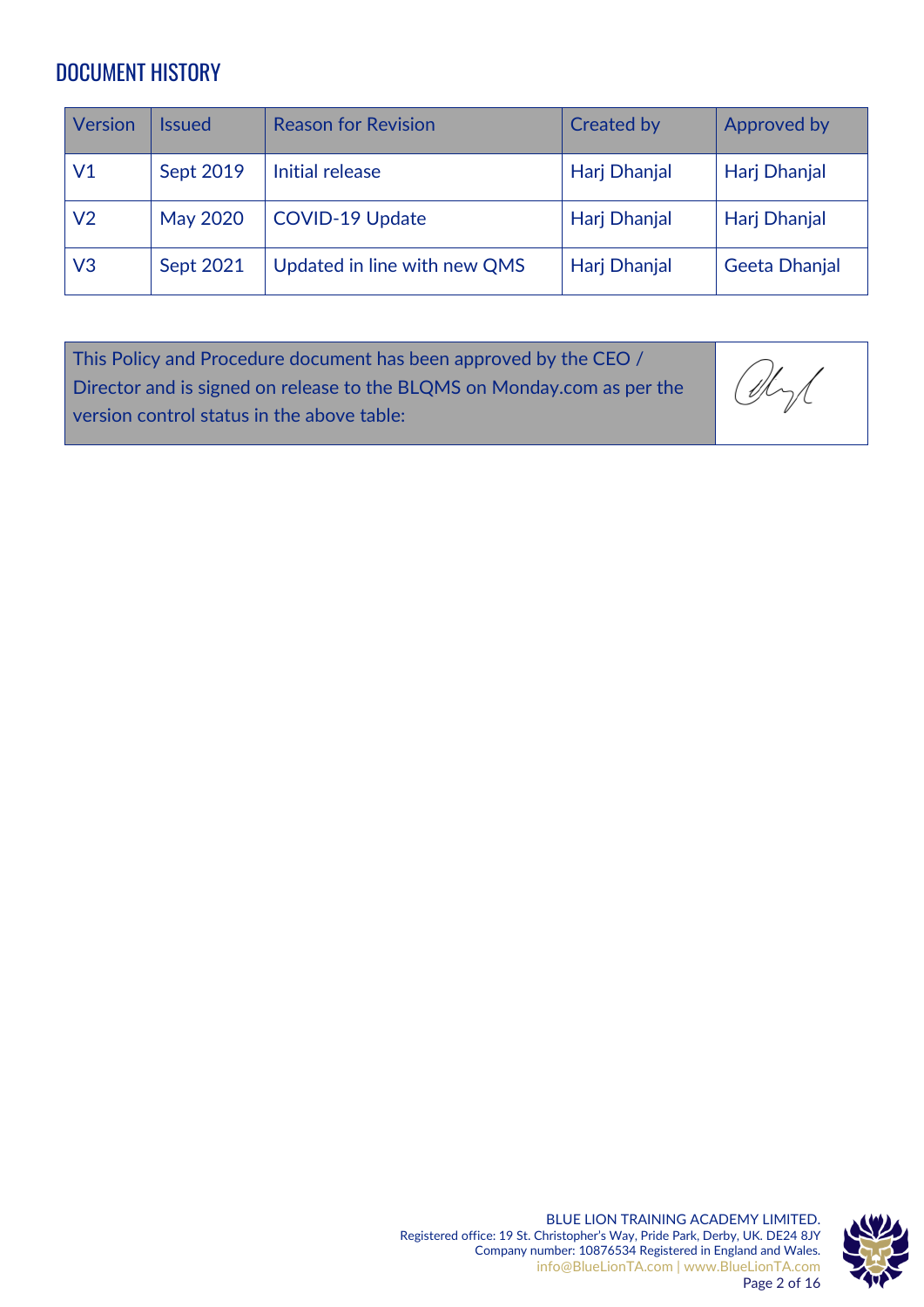# **CONTENTS**

| 1. |  |
|----|--|
| 2. |  |
| 3. |  |
| 4. |  |
| 5. |  |
| 6. |  |
| 7. |  |
|    |  |
|    |  |
|    |  |
|    |  |
|    |  |
|    |  |
|    |  |
|    |  |
|    |  |



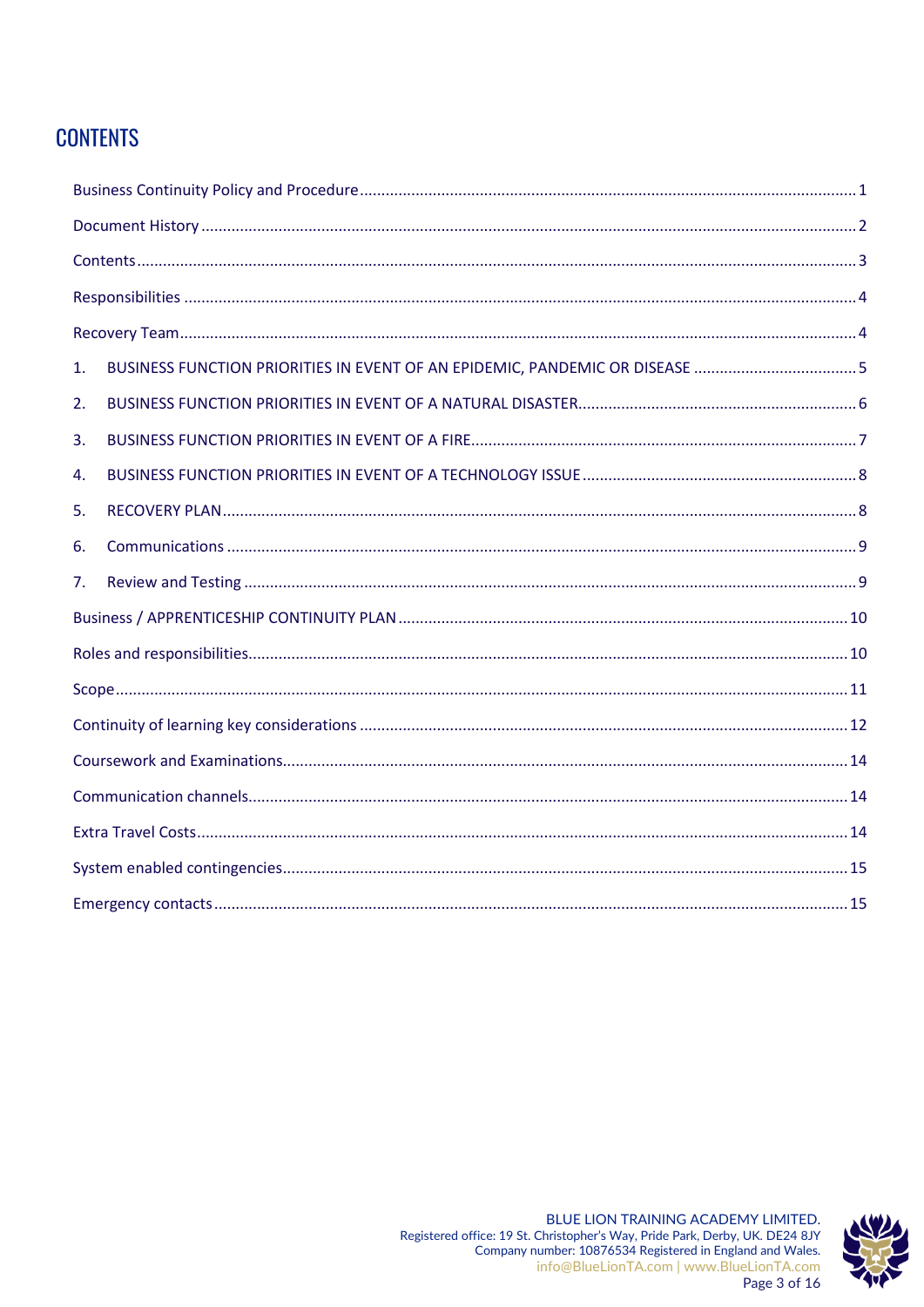# BUSINESS CONTINUITY POLICY AND PRCEDURE

Blue Lion Training Academy Limited (the 'Organisation') aims to provide defect-free products and services to its customers on time and within budget, we aim to audit our policies and procedures to drive continuous improvement.

This Business Continuity Plan will be triggered in the event of:

- An epidemic, pandemic or disease
- A natural disaster
- A technology issue including but not limited to a data breach or cybersecurity attack
- A fire

## **RESPONSIBILITIES**

The recovery team is responsible for maintaining business continuity and acting upon this Business Continuity Plan to ensure minimal business disruption.

## RECOVERY TEAM

#### Harj Dhanjal

- Email address: harj.dhanjal@bluelionta.com
- Role: CEO / Director

#### Geeta Dhanjal

- Email address: geeta.dhanjal@bluelionta.com
- Role: DSL / Operations Director

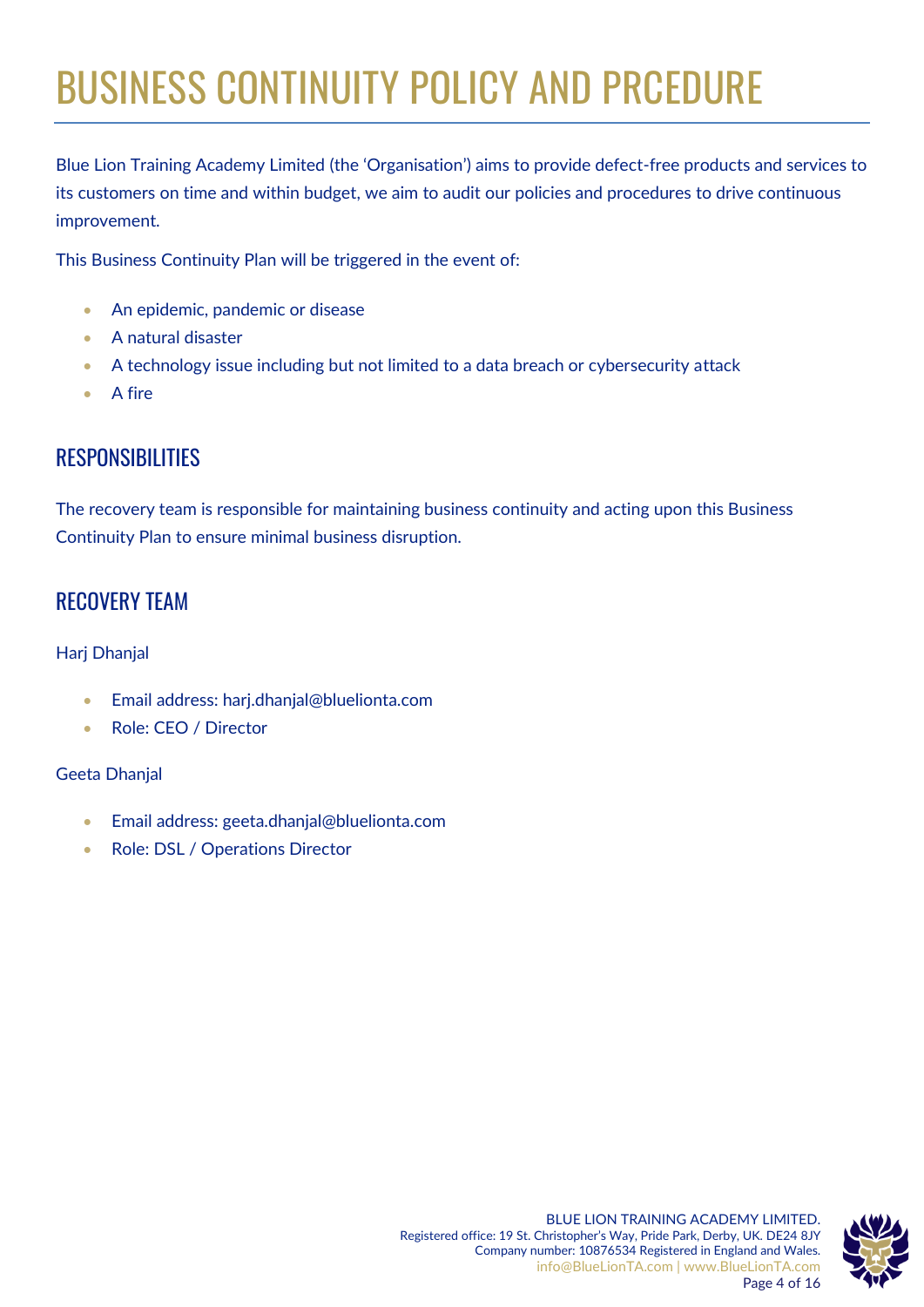# THE 7 THEMES

## 1. BUSINESS FUNCTION PRIORITIES IN EVENT OF AN EPIDEMIC, PANDEMIC OR DISEASE

An epidemic, pandemic or disease would impact business functions in the following ways:

#### **Service delivery**

#### **Impact on function:**

• Disruptions would negatively impact our customers and their ability to buy our goods and receive our services.

**Recovery procedure:** remote services provided using cloud-based infrastructure, where on-site delivery is required these will be carried out in line with local government health and safety requirements.

**Resource requirements:** technology, cloud-based infrastructure, PPE

#### **Contracts**

#### **Impact on function:**

• Disruptions would impact our ability to fulfil our contractual commitments.

**Recovery procedure:** identify and review business continuity and disaster recovery plans in supplier contracts. If no such plan exists, renegotiate contracts to ensure a plan is put in place

#### **Resource requirements:** cloud-based infrastructure

#### **Staff**

#### **Impact on function:**

- It could be physically unsafe for staff to come and go from the workplace, e.g. by using public transport.
- Staff may have increased care/family responsibilities and due to school closure or sick family
- members.
- Staff may leave their jobs because of potential or actual safety concerns and/or incidents.
- Staff may experience personal trauma such as death or sickness of family members as a result
- of the epidemic/pandemic/disease.
- It is necessary for customers/suppliers to be in close physical contact with staff which could be
- physically unsafe.
- It is necessary for there to be close proximity in the workplace between staff members for
- production/service delivery purposes which could be physically unsafe.

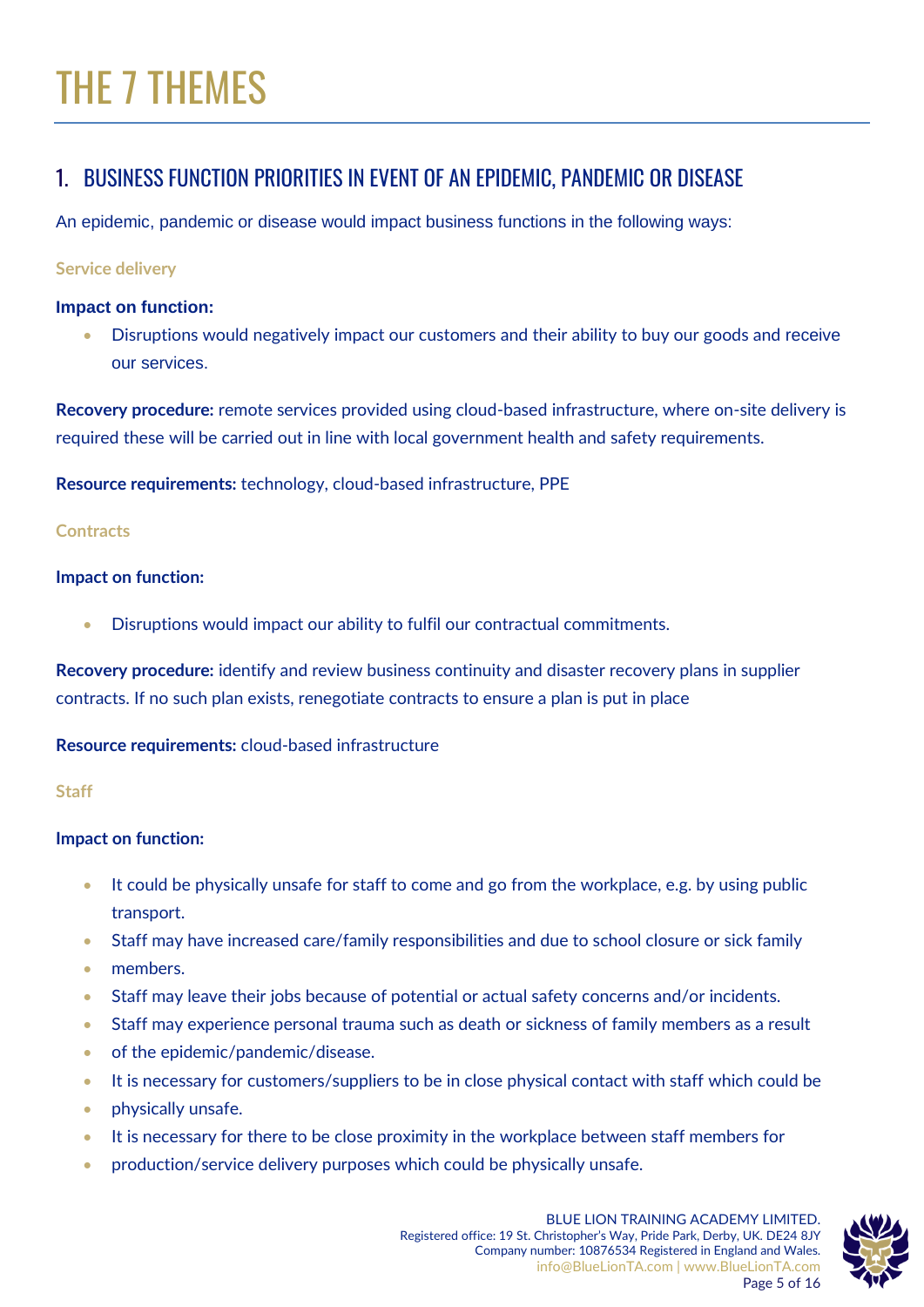**Recovery procedure:** remote services provided using cloud-based infrastructure, where on-site delivery is required, these will be carried out in line with local government health and safety requirements.

**Resource requirements:** technology, cloud-based infrastructure, PPE

## 2. BUSINESS FUNCTION PRIORITIES IN EVENT OF A NATURAL DISASTER

A natural disaster would impact business functions in the following ways:

#### **Service delivery**

#### **Impact on function:**

• limited or no access to offices and client sites

**Recovery procedure:** all staff equipped to work from home, where appropriate with remote access to client systems.

**Resource requirements:** cloud-based infrastructure, remote access

#### **Contracts**

#### **Impact on function:**

• limited or no access to offices and client sites

**Recovery procedure:** all staff equipped to work from home, where appropriate with remote access to client systems.

**Resource requirements:** cloud based infrastructure, remote access

#### **Staff**

#### **Impact on function:**

• limited or no access to offices and client sites

**Recovery procedure:** all staff equipped to work from home, where appropriate with remote access to client systems.

**Resource requirements:** cloud-based infrastructure, remote access



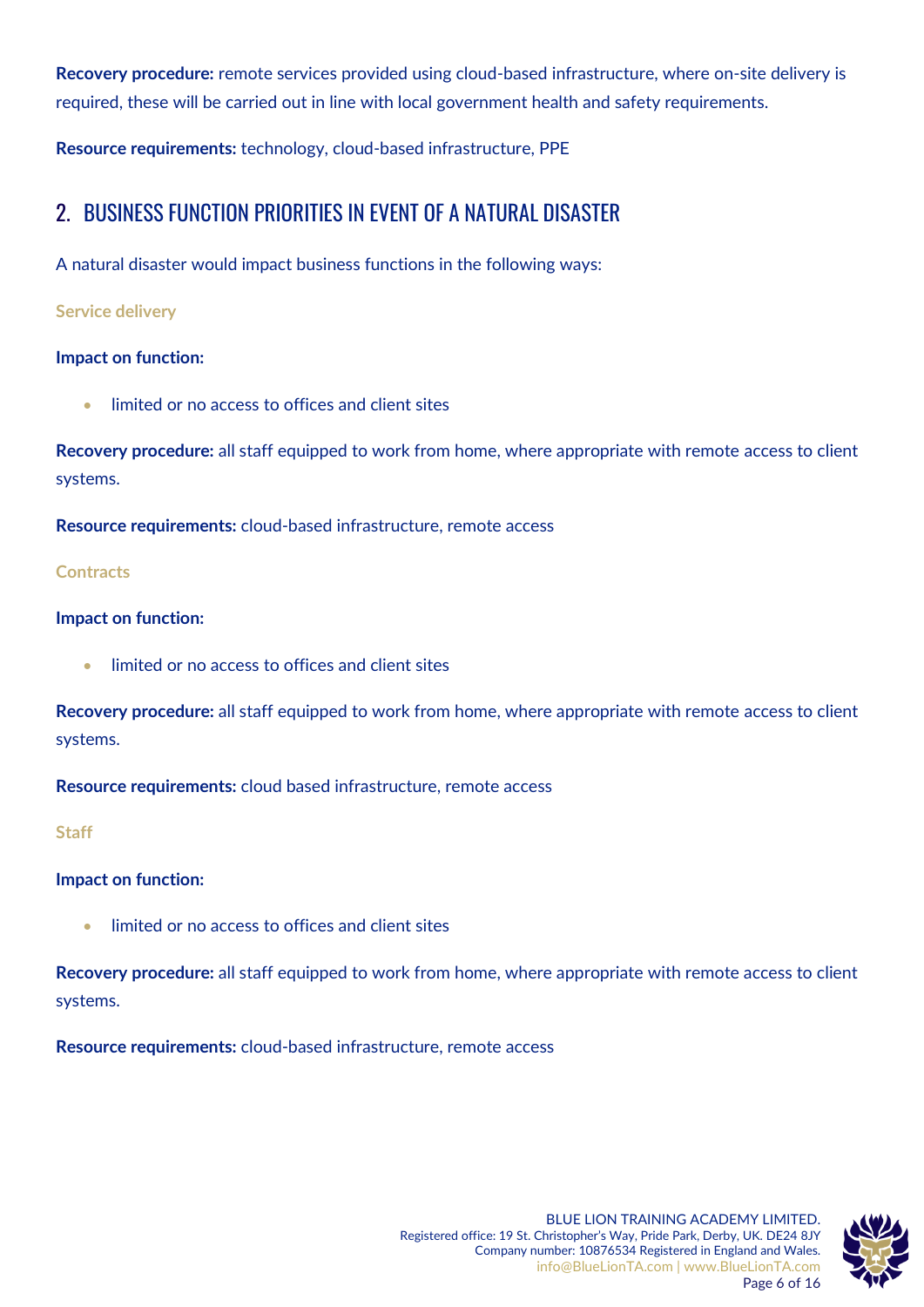# 3. BUSINESS FUNCTION PRIORITIES IN EVENT OF A FIRE

A fire would impact business functions in the following ways:

#### **Service delivery**

#### **Impact on function:**

fire destroys or causes damage to local IT systems

**Recovery procedure:** revert to cloud-based IT systems and where appropriate use remote access services

**Resource requirements:** 4G dongles (mobile phone tethering), cloud-based infrastructure, remote access

#### **Contracts**

Impact on function:

• fire destroys or causes damage to local IT systems

**Recovery procedure:** revert to cloud-based IT systems and where appropriate use remote access services **Resource requirements:** 4G dongles (mobile phone tethering), cloud-based infrastructure, remote access

**Staff**

#### **Impact on function:**

fire destroys or causes damage to local IT systems

**Recovery procedure:** revert to cloud-based IT systems and where appropriate use remote access services

**Resource requirements:** 4G dongles (mobile phone tethering), cloud-based infrastructure, remote access

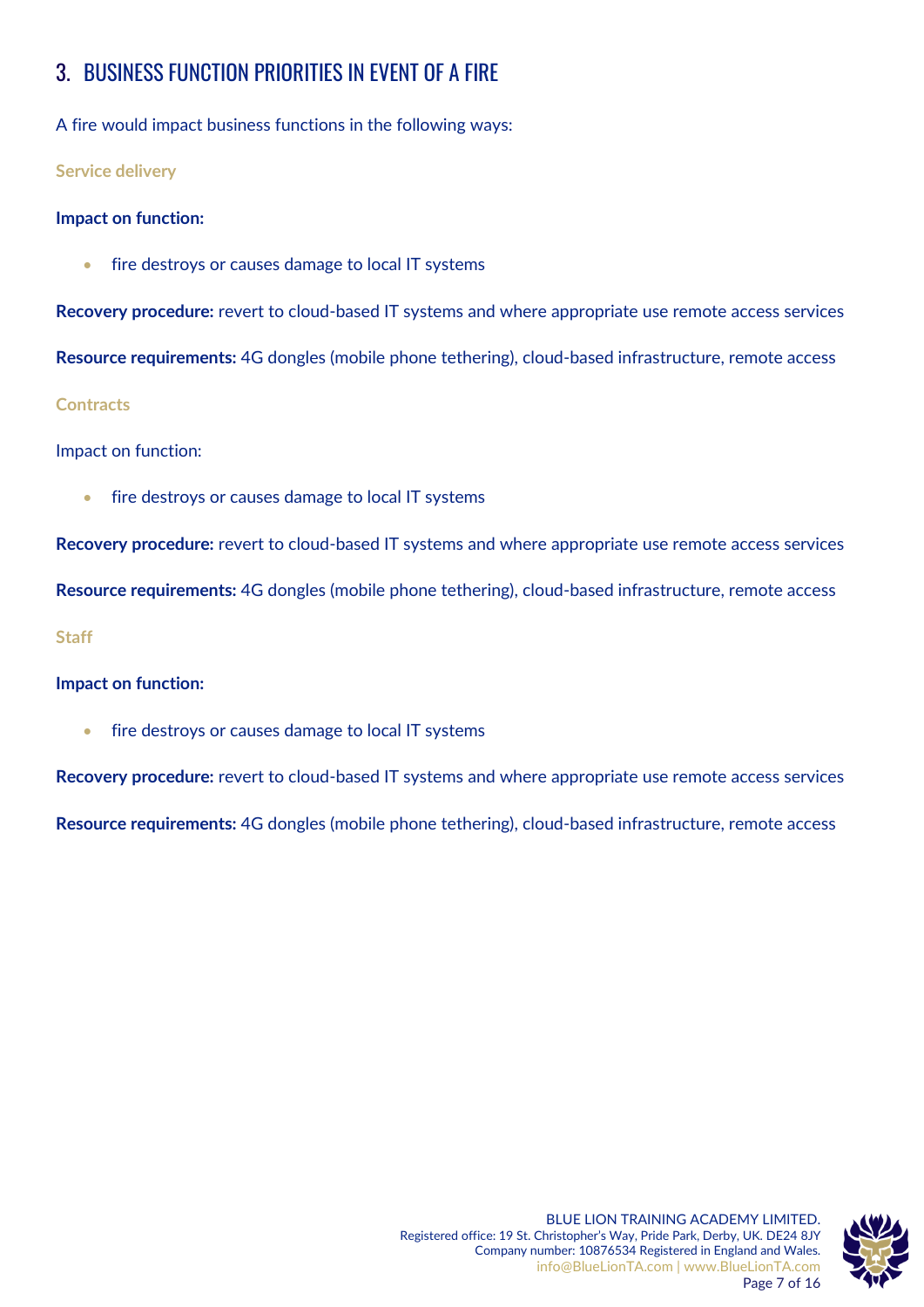# 4. BUSINESS FUNCTION PRIORITIES IN EVENT OF A TECHNOLOGY ISSUE

A technology issue would impact business functions in the following ways:

**Service delivery**

#### **Impact on function:**

• disruption to or failure of local IT systems

**Recovery procedure:** revert to cloud-based IT systems and where appropriate use remote access services **Resource requirements:** 4G dongles (mobile phone tethering), cloud-based infrastructure, remote access **Contracts**

#### **Impact on function:**

• disruption to or failure of local IT systems

**Recovery procedure:** revert to cloud-based IT systems and where appropriate use remote access services

**Resource requirements:** 4G dongles (mobile phone tethering), cloud-based infrastructure, remote access

**Staff**

Impact on function:

• disruption to or failure of local IT systems

**Recovery procedure:** revert to cloud-based IT systems and where appropriate use remote access services

**Resource requirements:** 4G dongles (mobile phone tethering), cloud-based infrastructure, remote access

## 5. RECOVERY PLAN

#### **Responsible personnel**

The Director is responsible for maintaining business continuity and acting upon this Business / Apprenticeship Continuity Plan to ensure minimal business disruption.

#### CEO / Director: **Harj Dhanjal**

- Email address: harj.dhanjal@bluelionta.com
- Role: CEO
- Tel**:** 07979 748019

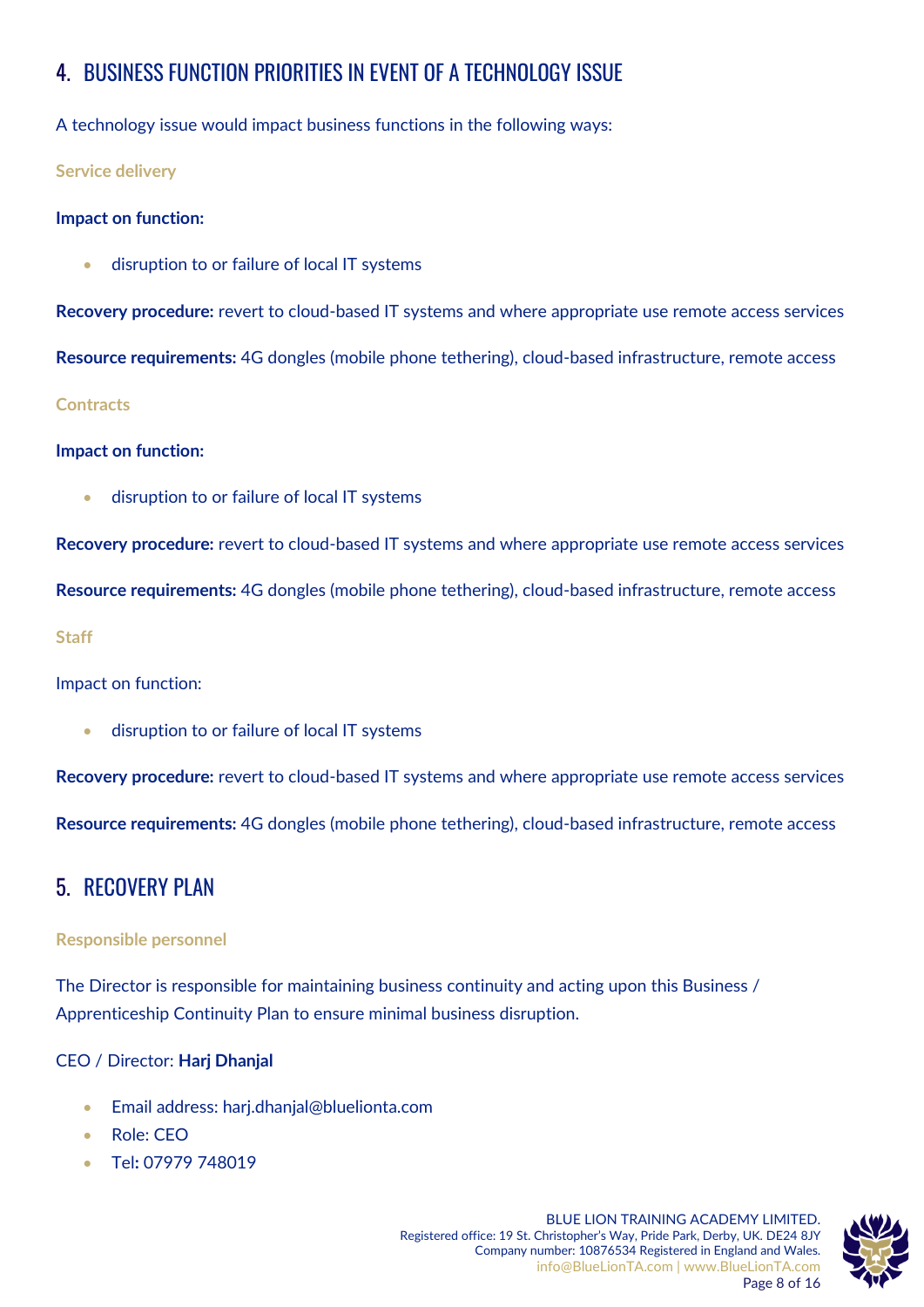#### **DSL / Operations Director**: Geeta Dhanjal is responsible for implementation of recovery strategy

Team members

The following are the current team members on the recovery team:

**Relocation strategy**

#### **Teams to be relocated:**

• All teams - Working remotely

Details of alternate business site:

• Home working

## 6. COMMUNICATIONS

The staff member in charge of Internal and external communications on the current start of recovery is

**DSL / Operations Director**: Geeta Dhanjal Email: [geeta.dhanjal@bluelionta.com](mailto:geeta.dhanjal@bluelionta.com) Tel: 07527 179522

## 7. REVIEW AND TESTING

This Business Continuity Plan will be reviewed annually.

Date last reviewed: 09/09/2021

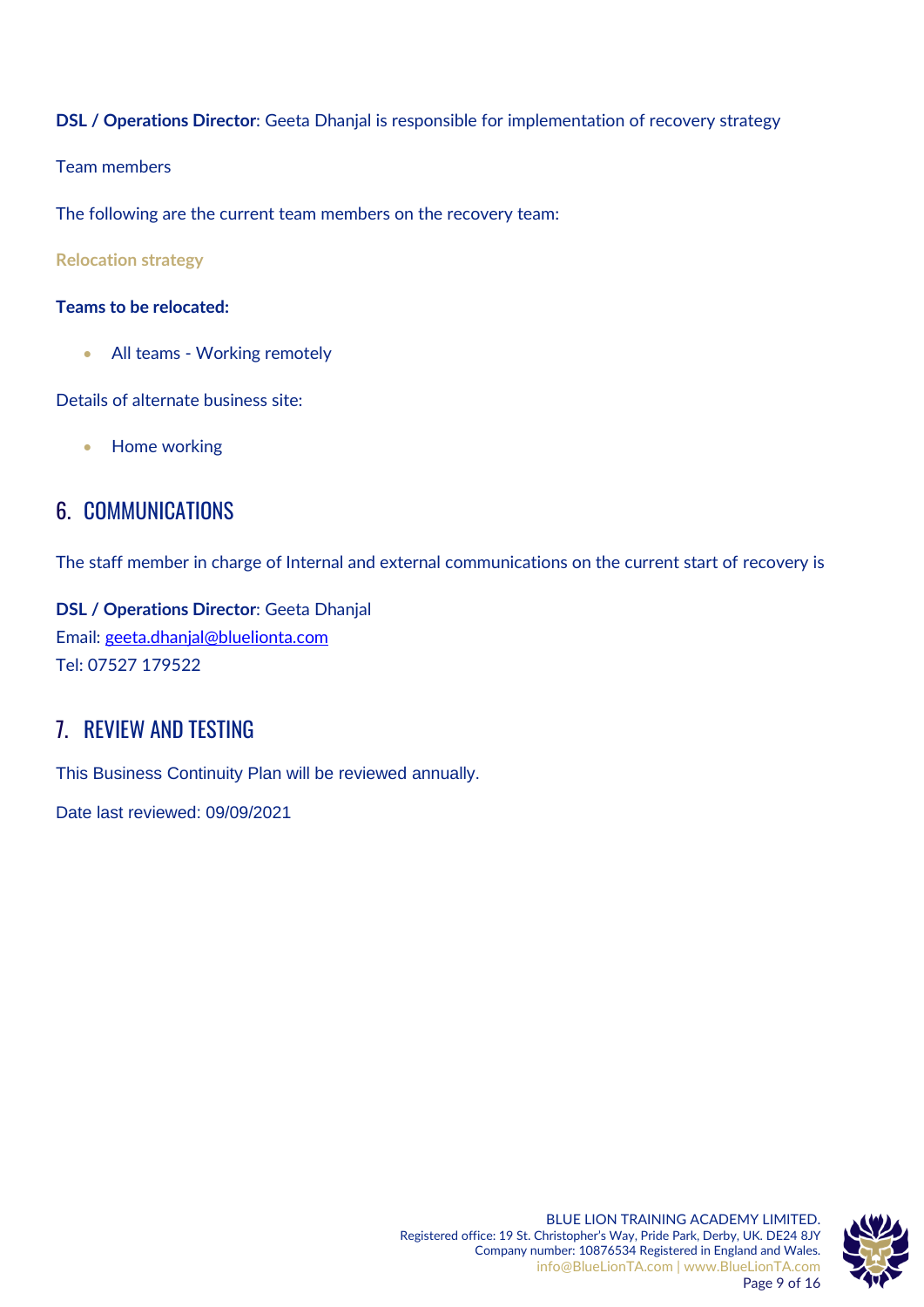# BUSINESS / APPRENTICESHIP CONTINUITY PLAN

This Plan is supplementary to this Business Continuity policy and procedure and is to consider those incidents that will have a significant impact on the operation of our Apprenticeship provision following a major crisis or disaster or an event, and which creates the need for short-term closure or suspension of activity.

Continuity of learning is the continuation of education in the event of a prolonged company closure. It is a critical component of emergency management, as it promotes the continuation of teaching and learning despite circumstances that interrupt normal attendance for one of more apprentices.

# ROLES AND RESPONSIBILITIES

Key emergency contacts and functional responsibilities (these include staff responsible for managing any crisis between the centre and the apprentice. The ESFA will be informed of any break in learning.)

#### **Harj Dhanjal, CEO / Director**

- Overall responsibility for the continuity of apprenticeship training
- Incident Officer
- Chair Crisis Team meetings
- Co-ordination of the response
- Liaise with Prime Funding organisations (where appropriate)
- Liaise with employers, partner providers, Awarding Bodies (where appropriate)
- Allocate resources
- Responsible for external liaison
- Be prepared to answer questions from the media
- Responsible for deciding whether or not staff and apprentices should be sent home
- Responsibility for dealing with issues relating to apprentices' work placement and the ongoing checks of insurance and health and safety

#### **Geeta Dhanjal, DSL / Operations Director**

- Responsibility for managing disruption in the provision of administrative services, assessment arrangements and physical premises
- Meet and greet emergency services as they arrive, with a floor plan of the building if necessary.
- Ensure all significant occurrences and decisions are recorded, together with reasons for decisions made.

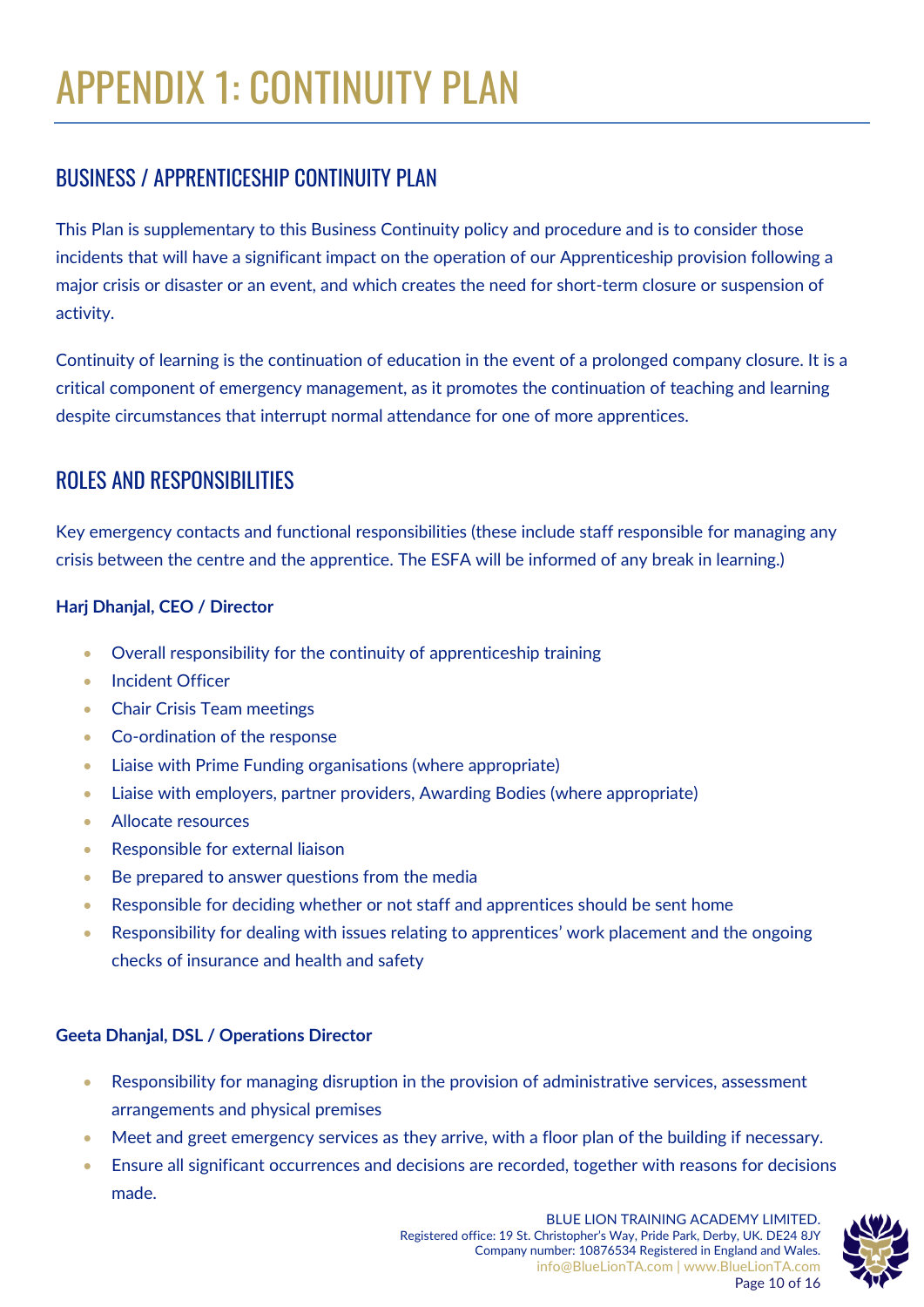- Agree key information to be given to apprentices by tutors and assessors
- Follow up communication
- Responsibility for dealing with issues associated with learners' apprenticeship training and timely progression

## **SCOPF**

The types of major or large-scale incidents that should be considered significant include:

- Loss or absence of key staff
- Fire
- Flood
- **Explosion**
- Serious adverse weather condition
- Vandalism
- Sabotage
- Theft
- Loss of confidential information/data protection issue/loss of IT/MIS
- Extortion
- Serious accident
- Serious assault
- Armed or dangerous intruder
- Bomb threat
- Pandemic
- Notifiable disease

In some instances, these incidents can be due to natural-causes such as severe weather, while in other cases, equipment failure, progressive deterioration or human error or involvement may be the cause. They have the potential to lead to the following losses, which are likely to have a major impact on the operation of Blue Lion Training Academy.

Loss of:

- Control
- Expertise
- Buildings
- Equipment
- Facilities
- Data
- Personnel
- Reputation
- Funding

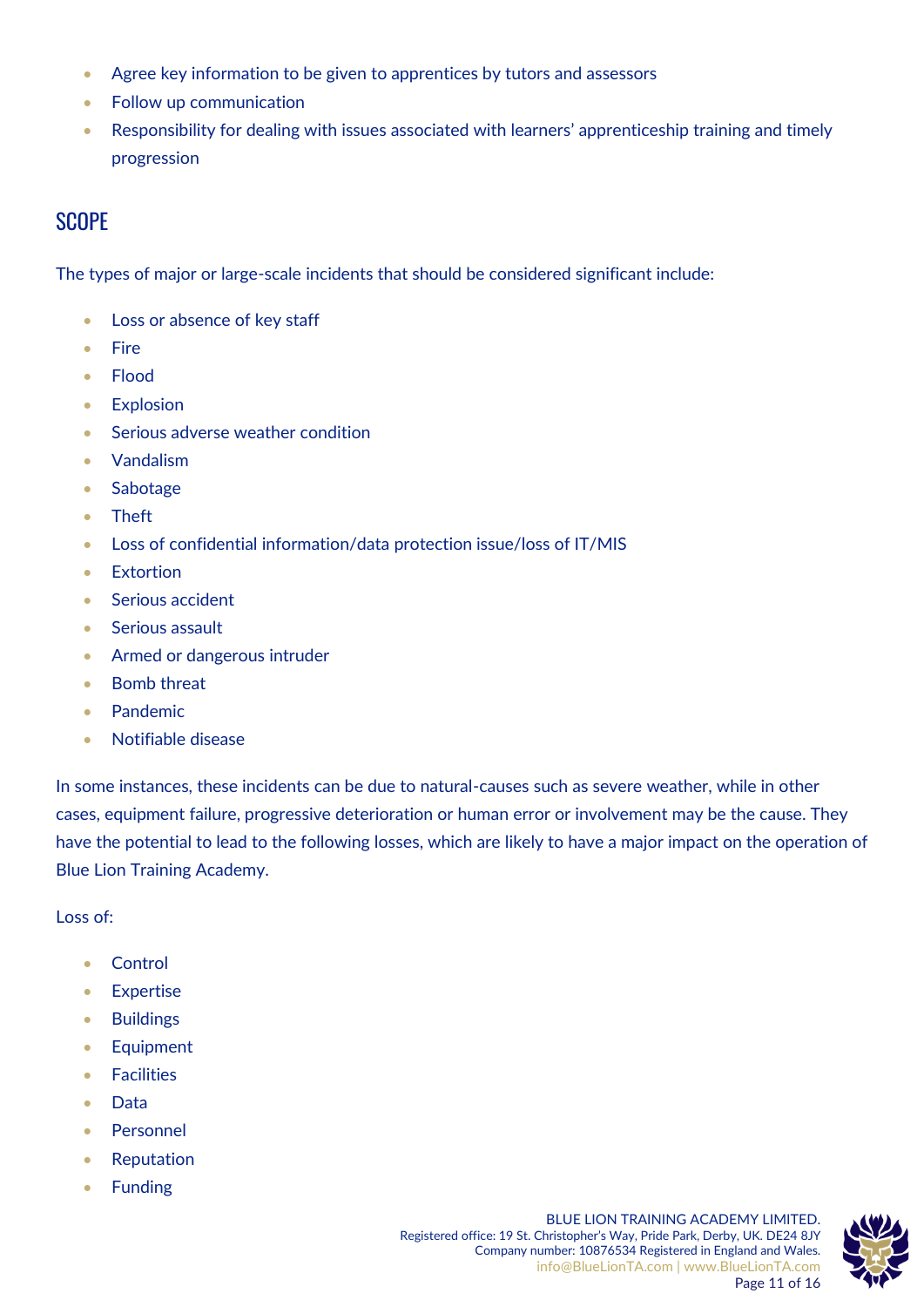The Blue Lion Training Academy Continuity Business Plan ensures that there are limited and ideally no disruptions to the provision of our apprenticeship training and have set up the following arrangements to ensure this.

The two main objectives of this Continuity Plan are:

- to avert or to minimise the effects of a disaster or disruption to bring our Blue Lion Training Academy apprenticeship delivery back into full operation with minimal disruption.
- Continuity of Apprenticeship Training

All staff, students and apprentices are asked to ensure that they read and understand the contents of this plan and to that they remain aware of its contents in order to act and respond accordingly.

## CONTINUITY OF LEARNING KEY CONSIDERATIONS

#### **Designing for Different Age Groups**

Instructional design, course design and plans for support will be aligned with the skill level of age groups and the level of apprenticeship being studied aligned to our Design, Develop & Delivery policy and procedure.

#### **Supporting System Training in bud & Monday.com**

Training for staff, apprentices and parents where required on the use of continuity of learning systems to ensure true continuity and accessibility.

#### **Ensuring Accessibility**

Not all apprentices may have access to the Internet, phone lines, TV or radio at the same time, or at all, during a prolonged closure or absence. Therefore, it is important to offer a variety of methods of distance learning. Blue Lion Training Academy will abide by the Disability Act and ensure materials will be provided in alternative formats, when necessary.

#### **Tools to support the continuity of learning**

Our apprenticeship training is delivered through a blended approach and this provides a level of flexibility and a number of options to ensure the relevant training continues to be delivered to our apprentices. The methods of training include face to face delivery, virtual, directed and supervised learning activities, webinars, online-coaching, telephone coaching, set reading and feedback, work-based learning assignments and work- based assessments. This is monitored through the VARK (Visual, Audio, Reading & Kinaesthetic) methods requested for all apprentices at the start of their apprenticeship so that all methods are used appropriately.

Training is mainly delivered remotely, and each tutor has access to the Blue Lion Training Academy Google Calendar to see activities and support other tutors during absence or any network on connectivity issues which may prevent the tutor going online trainers which allows for contingency if there is a delay in their virtual arrival, sickness, holiday or incident which prevents a trainer hosting the virtual session.

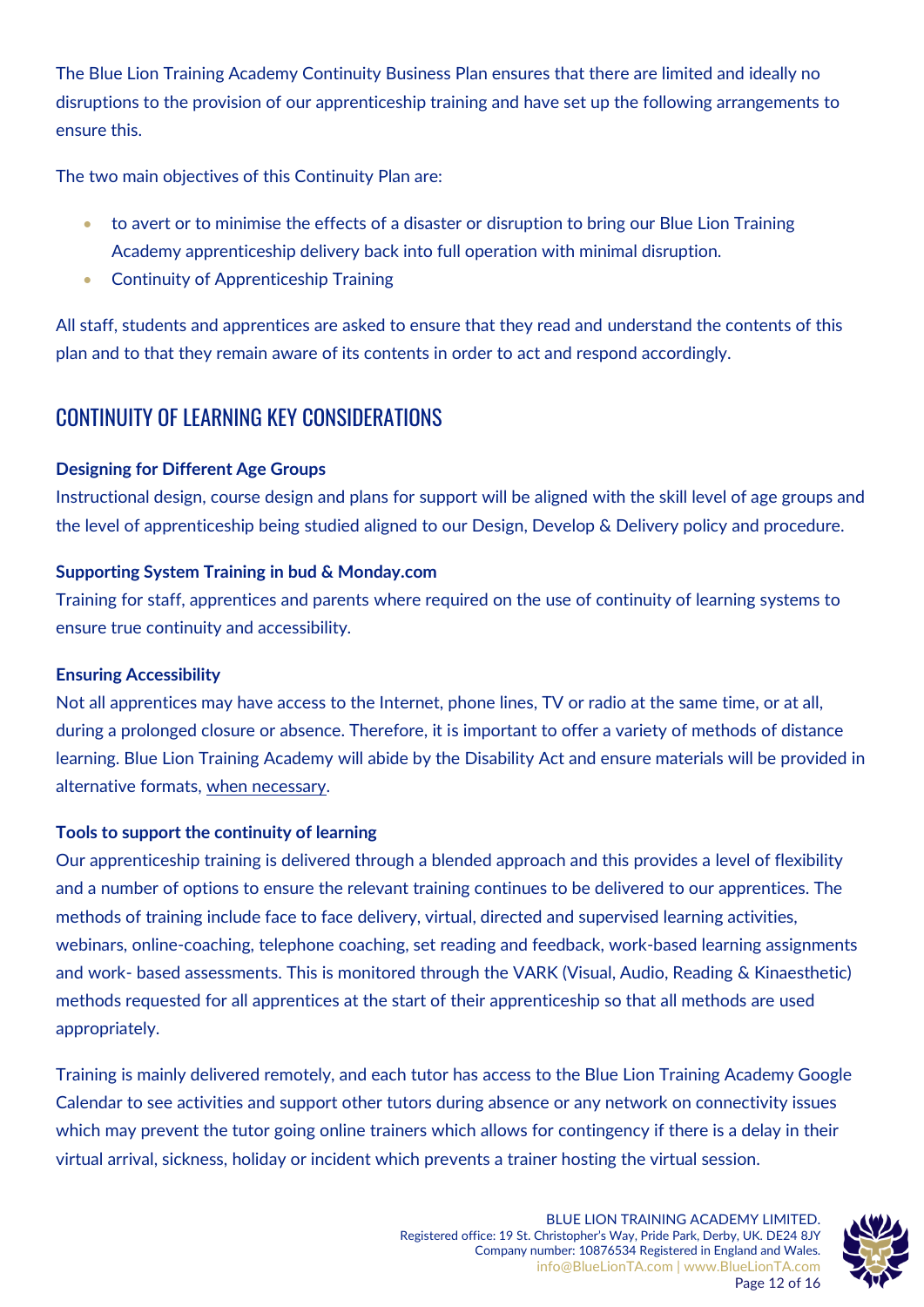We have qualified and experienced trainers and assessors who are able to step-in at short notice. If an apprentice is unable to be part of a cohort and then with consent the virtual session will be recorded to provide additional supporting content to the apprentices. This process is also limited but the same for onsite visits and training at the Derby offices when carry out face-to-face classroom training.

We can follow up with additional virtual webinars and peer learning sessions to complete the training.

We have multiple training venue options available including third- party venues and employer locations.

The following list also includes a range of tools and modalities for facilitating distance learning, including those with no, some, or great levels of technological sophistication.

#### **1. Instructional Packs from Bud**

In advance of a prolonged closure absence, trainers and assessors can prepare hard copy instructional packs that apprentices may use at home to continue their learning. Hard copy pack may include worksheets; calendars or schedules of work to be completed; directions for homework, projects, or written assignments; extracts from textbooks or other reading materials; and sample assessments.

Blue Lion Training Academy may take two different approaches when developing packs:

- 1. Generic packs that can be used at any point that promote apprentice learning according to level and subject-specific standards, or
- 2. Unit-specific packs that are based on the planned curriculum and integrate with the apprentices' current learning at their workplace or off the job training.

#### **2. Trainer and assessor coaching and tutorials**

A variety of technologies (telephone, email, web conferencing, VLE) can be used to facilitate one-on-one, or teacher and class interaction or lesson delivery between apprentices and trainers/assessors

#### **3. Telephone and Video Calling**

Trainers and assessors can hold group and individual discussions, or teach lessons, with apprentices in a secure and private setting.

#### **4. Email.**

Use existing email service provider to send, receive, and track messages. In the event this service provider is not operating, response teams can use other online systems that all quick distribution of multimedia content to a mass audience. There are a variety of free email services providers on the Web, including Google, Yahoo, and Hotmail, most of which support document sharing, scheduling and web chats.

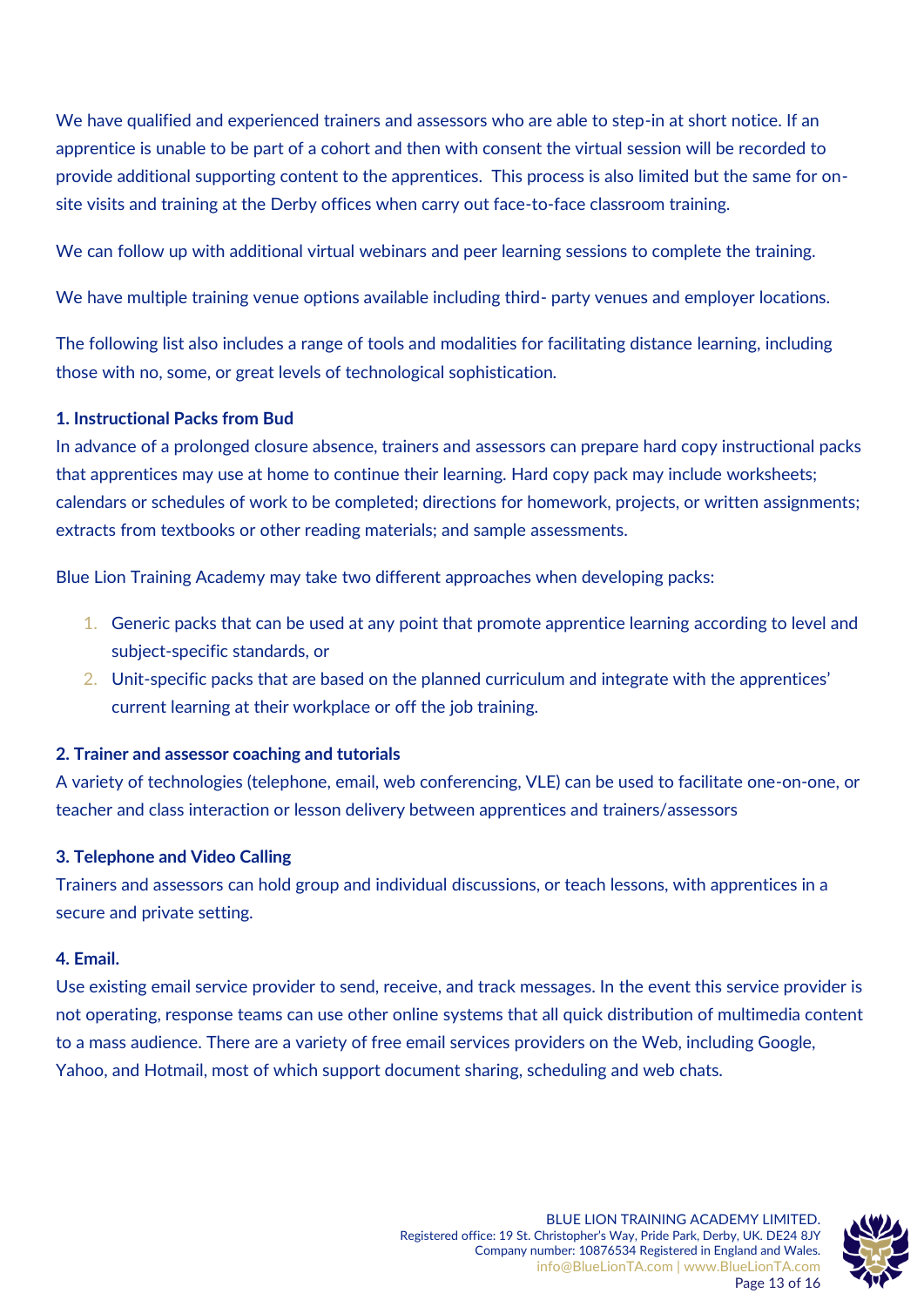#### **5. Web Conferencing**

A variety of free web conferencing services are available on the internet. We will consider setting up an account for use in cases of emergency, when distance learning methods are needed, and may want to conduct workshops or learning sessions using one of these services for ease of use in the event of an emergency.

#### **6. Social Media**

Many apprentices, parents, and staff use social media on a daily basis, but it can also serve as a vehicle to send announcements about lessons, staff absences, and other information related to continuity of learning. Social media can be useful during both short- and long-term closures, particularly because they are easy to access on different devices, including mobile phones, tablets, and computers.

### COURSEWORK AND EXAMINATIONS

Blue Lion Training Academy is required to keep copies of all essential coursework and examination results in a fireproof safe, or a second (electronic) copy off site, to ensure that no essential information is lost in the event of a disaster. Course teams will meet as soon as possible to consider the effect of the disaster on apprentice's coursework and examination entry. This information will be disclosed to the Examinations Officer, who will liaise with and be advised by the Awarding Bodies.

Apprentices will be offered individual advice sessions with a member of staff to discuss their concerns about the effects of the disaster on their work and any extra measures (advised by the Awarding Bodies) which are required to enable them to complete the apprenticeship successfully.

### COMMUNICATION CHANNELS

Through our apprenticeship training system bud and available communication channels we have the following options to communicate with our staff, our apprentices and students: our VLE (Bud), our project management tool (Monday.com) email, by telephone and by our designated online groups through whattsApp, LinkedIN and Bud. We also have the employer contact details for each employer involved in our apprenticeship

We use bud for internal, organisational collaboration and storing of relevant programme data which is also backed up every 24-hours and can be accessed remotely as well as on-site.

## EXTRA TRAVEL COSTS

If apprentices must pay extra travel costs to attend another site, then arrangements will be made to aid with these costs. The Director will calculate the additional cost involved and arrange to make payments to apprentices on a case-by-case basis.

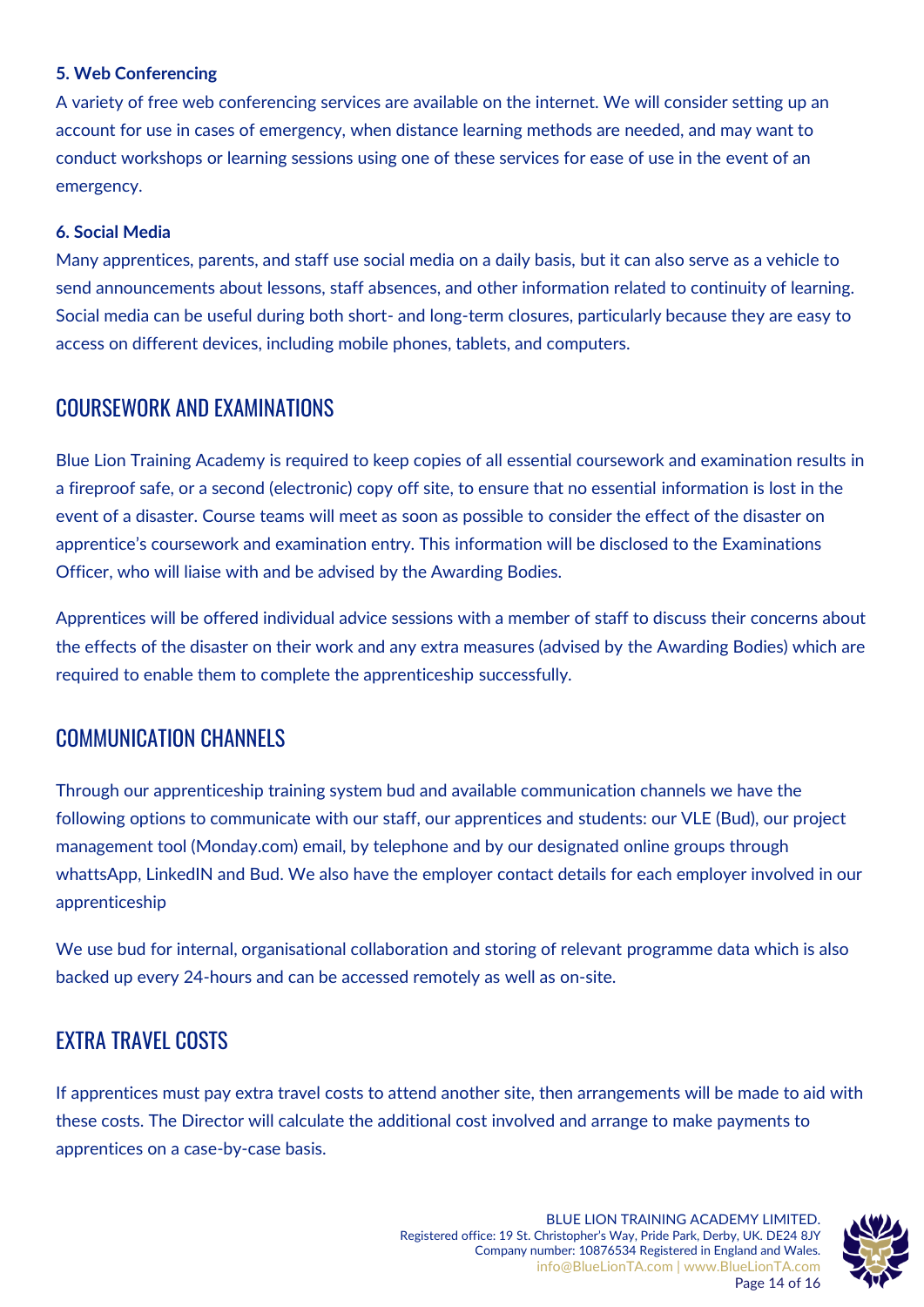# SYSTEM ENABLED CONTINGENCIES

Daily back-up of our business-critical systems occurs ensuring restoration of data can be achieved

We use bud for organisational collaboration and storing of relevant programme data which is also backed up every 24-hours.

## EMERGENCY CONTACTS

In case of a significant incident emergency, various contact details are available in the Employer and Apprentice handbook for each apprenticeship cohort and on the [www.BlueLionTA.com](http://www.bluelionta.com/) website.

These include:

Blue Lion Training Academy contact information Telephone: 01332 738625 Email: [info@BlueLionTA.com](mailto:info@BlueLionTA.com)

ESFA Service desk contact information Telephone: 0370 2670001 Email: [SDE.servicedesk@education.gov.uk](mailto:SDE.servicedesk@education.gov.uk)